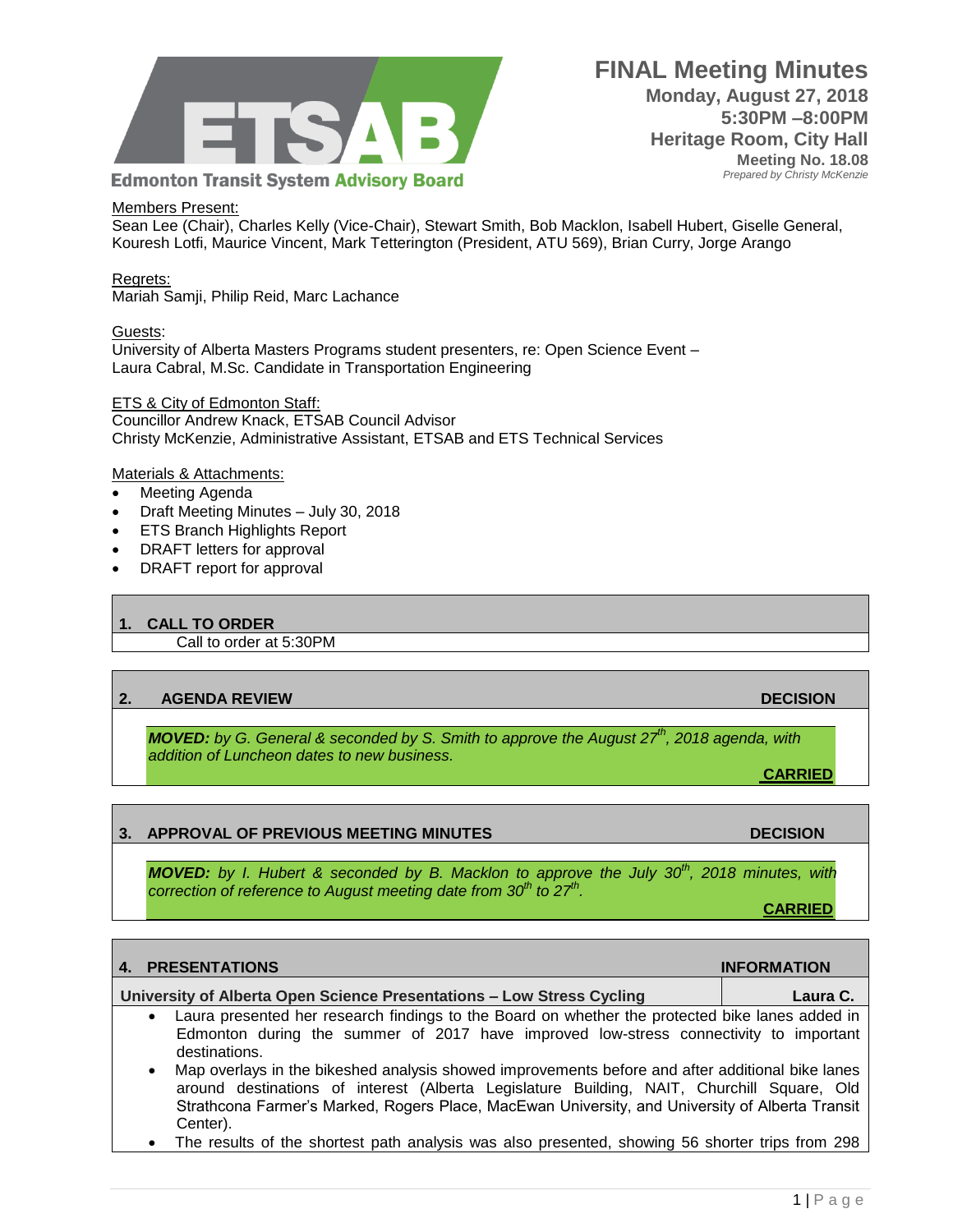origin points, and room for additional improvement around the detour factor (the low stress connectivity routes are 70% longer than the shortest path in some areas). Connected origindestination pairs increased from 259 to 1066.

- Allowing bicycles on transit at all times, a Bikeshare system, and bicycle parking at transit nodes were noted as being an additional improvement for low stress connectivity and a complementary solution for the first/last kilometre problem.
- Question and answer period followed:
	- Laura confirmed that her research findings have been shared publicly in a number of ways, and will be presented if accepted to the Transportation Research Board, and then published in the [Case Studies in Transport Policy Journal.](https://www.sciencedirect.com/journal/case-studies-on-transport-policy)
	- Laura encouraged members to participate in a [Bicycle Ridership and Traffic Stress](https://www.edmontoninsightcommunity.ca/c/a/5rJHaGEb5SRERVR954vU2Y)  [Tolerance survey,](https://www.edmontoninsightcommunity.ca/c/a/5rJHaGEb5SRERVR954vU2Y) and provided [this link](https://transweb.sjsu.edu/sites/default/files/1005-low-stress-bicycling-network-connectivity.pdf) for more information on the topic.
	- Laura noted that the University of Alberta campus has a lack of bicycle parking for students, and that the ramps at newer stations, such as MacEwan station are nice to have for cyclists.
	- Passive surveillance of bicycle parking infrastructure was noted to be one form of deterrent for bicycle thefts, as well as the possible future option with Smart Fare systems to gain access to a building/facility for bike storage that stores bikes in a "standing position" for space efficiency.

| <b>FOR APPROVAL</b><br>5.                                                                                                                                                                                                                                                                                                                                                                                                                                                                                                                                                                                                                                                                                                                                                                                                                                                                                                                                                                                                                                                                                                                                                                                                                                                                   | <b>DECISION</b> |  |
|---------------------------------------------------------------------------------------------------------------------------------------------------------------------------------------------------------------------------------------------------------------------------------------------------------------------------------------------------------------------------------------------------------------------------------------------------------------------------------------------------------------------------------------------------------------------------------------------------------------------------------------------------------------------------------------------------------------------------------------------------------------------------------------------------------------------------------------------------------------------------------------------------------------------------------------------------------------------------------------------------------------------------------------------------------------------------------------------------------------------------------------------------------------------------------------------------------------------------------------------------------------------------------------------|-----------------|--|
| <b>First KM/Last KM Report</b>                                                                                                                                                                                                                                                                                                                                                                                                                                                                                                                                                                                                                                                                                                                                                                                                                                                                                                                                                                                                                                                                                                                                                                                                                                                              | I. Hubert       |  |
| The sub-committee's first kilometre/last kilometre report was reviewed and approved by members<br>including the following recommendations to be submitted for the November 13 <sup>th</sup> , 2018 Urban<br><b>Planning Committee:</b><br>Direct City Administration to consider different First/Last KM solutions for different areas,<br>$\circ$<br>(i.e. to keep an open mind about different First/Last KM solutions, in conjunction with a<br>scan of practices in similar cities);<br>Ask City Administration to examine the feasibility of establishing pilot projects, testing<br>$\circ$<br>different First/Last KM solutions in different areas (i.e. a bikeshare in one area, DRT<br>(Demand-Responsive Transit) in another);<br>Direct City Administration to make the mode-shift towards transit and human-powered<br>$\circ$<br>transportation a key goal in their investigation of First/Last KM solutions, as outlined in The<br>Way We Move;<br>Encourage the use of best practice and Universal Design when directing City<br>$\circ$<br>Administration to investigate and/or implement First/Last KM solutions.<br>MOVED: by C. Kelly & seconded by J. Arango to approve "ETSAB First/Last Kilometre Report:<br>Closing the Gap on First KM/Last KM Transit Trip Plans". | <b>CARRIED</b>  |  |
| <b>Letter to ATU569</b>                                                                                                                                                                                                                                                                                                                                                                                                                                                                                                                                                                                                                                                                                                                                                                                                                                                                                                                                                                                                                                                                                                                                                                                                                                                                     | S. Lee          |  |
| Sean presented for the Board's approval a draft letter in response to the news of a serious assault<br>$\bullet$<br>on an Operator in the month of August. In addition to condolences for the affected Operator, the<br>importance of transit safety protocols, security resources, and related risk management aspects of<br>the incident were highlighted. The letter was approved for distribution through the Union President,<br>Mark Tetterington.                                                                                                                                                                                                                                                                                                                                                                                                                                                                                                                                                                                                                                                                                                                                                                                                                                    |                 |  |
| <b>MOVED:</b> by B. Curry & seconded by G. General to approve the letter to ATU569 members.<br><b>CARRIED</b>                                                                                                                                                                                                                                                                                                                                                                                                                                                                                                                                                                                                                                                                                                                                                                                                                                                                                                                                                                                                                                                                                                                                                                               |                 |  |
| <b>BRT Letter to Council</b>                                                                                                                                                                                                                                                                                                                                                                                                                                                                                                                                                                                                                                                                                                                                                                                                                                                                                                                                                                                                                                                                                                                                                                                                                                                                | S. Lee          |  |
| A letter to City Councillors on Bus Rapid Transit (BRT) as a complimentary addition to ETS services<br>was presented as drafted by members, with previous related report and letters attached for<br>reference.                                                                                                                                                                                                                                                                                                                                                                                                                                                                                                                                                                                                                                                                                                                                                                                                                                                                                                                                                                                                                                                                             |                 |  |

Member suggested changes accepted live during this meeting.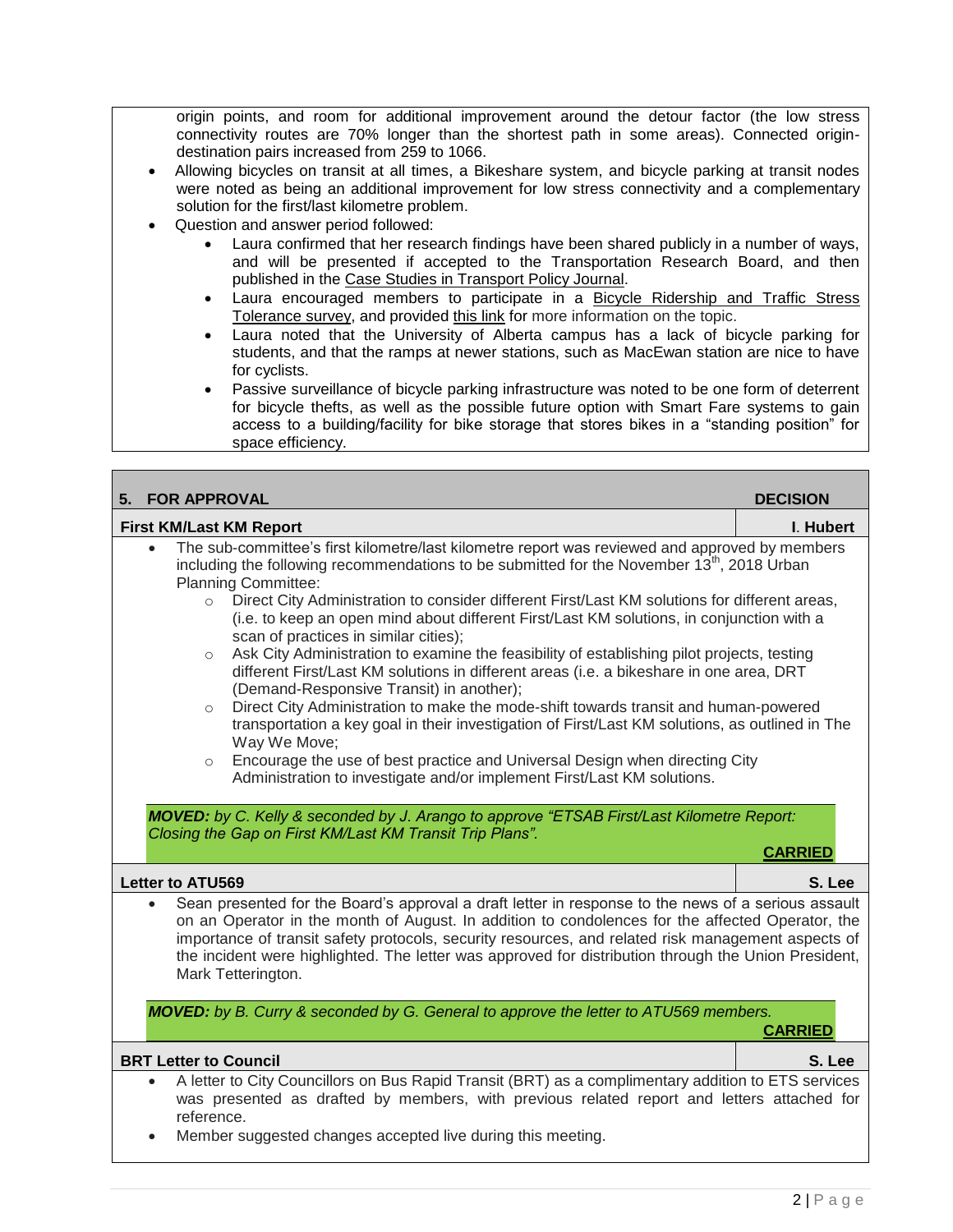*MOVED: by S. Smith & seconded by B. Curry to approve the letter to City Councillors on Bus Rapid Transit.*

**CARRIED**

# **6. NEW BUSINESS INFORMATION Administrative Items S. Lee** Members were selected to represent the Board at the 2018 CUTA Annual Conference & Canadian Transit Show. Giselle General and Jorge Arango will attend and bring back a summary of their experience to the Board. Members were encouraged to solicit invitations from external subject matter experts on topics that relate to the Board's work plan activities for the upcoming general meetings. Sean will send a new request for availability to members for a date for the bi-annual luncheon meeting with Councillors. **7. SUB-COMMITTEE UPDATES INFORMATION Transit Innovation M. Vincent** Maurice has shared with members a new tracking sheet that will be a comprehensive record of topics discussed at the ETSAB Transit Innovation sub-committee meetings for reference. • The next meeting is scheduled to take place August  $30<sup>th</sup>$  with all members invited to attend. **Wayfinding J. Arango**

 Jorge is facilitating a site visit to some transit centers for the first week of September to identify wayfinding deficiencies while travelling with wheeled mobility aids.

| <b>Integrating Land Use and Transit Policies</b>                                      | S. Lee |
|---------------------------------------------------------------------------------------|--------|
| Mariah is currently leading the sub-committee's work on the Draft Terms of Reference. |        |
| <b>Standing Items</b>                                                                 | S. Lee |
| n/a                                                                                   |        |

| <b>INFORMATION SECTION</b><br>8.                                                                                                                                                                                                                                                                                                                                                                                                                                                         | <b>INFORMATION</b>     |  |
|------------------------------------------------------------------------------------------------------------------------------------------------------------------------------------------------------------------------------------------------------------------------------------------------------------------------------------------------------------------------------------------------------------------------------------------------------------------------------------------|------------------------|--|
| <b>ATU569</b>                                                                                                                                                                                                                                                                                                                                                                                                                                                                            | <b>M. Tetterington</b> |  |
| Mark advised the Board that the Union is researching potential for involvement in rideshare<br>$\bullet$<br>services, especially as it relates to first/last kilometre solutions for riders with mobility challenges.<br>The Union's bargaining proposals are being prepared, as the current agreement is for 2014 - 2018.<br>$\bullet$<br>On behalf of the members, Mark expressed appreciation to the Board for the letter in response to<br>$\bullet$<br>the recent Operator assault. |                        |  |
| <b>DATS Advisory Group (DAG) Update</b>                                                                                                                                                                                                                                                                                                                                                                                                                                                  | <b>B. Macklon</b>      |  |
| Bob reminded members that DATS Open House will be held on September 13 <sup>th</sup> this year.                                                                                                                                                                                                                                                                                                                                                                                          |                        |  |
| <b>ETS Branch Highlights Report</b>                                                                                                                                                                                                                                                                                                                                                                                                                                                      |                        |  |
| The ETS Branch Highlights report was reviewed by members.<br>$\bullet$<br>Question and answer period followed.<br>$\bullet$<br>The upcoming reports were reviewed and discussed, as well as requests for potential<br>$\Omega$<br>related presentations from ETS Administration.<br>Members acknowledged responses to questions from the previous meeting on Route 747<br>$\circ$<br>and Valley Line LRT.                                                                                |                        |  |
| <b>Councillor Emerging Issues Update</b>                                                                                                                                                                                                                                                                                                                                                                                                                                                 | Clr. A. Knack          |  |
| In addition to the reports noted in the ETS Branch Highlights report, Councillor Knack encouraged<br>$\bullet$<br>members to note<br>CR_5435 Emerging Mass Transportation Technology report on Smart Transportation<br>Action Plan (Sept 11th)                                                                                                                                                                                                                                           |                        |  |